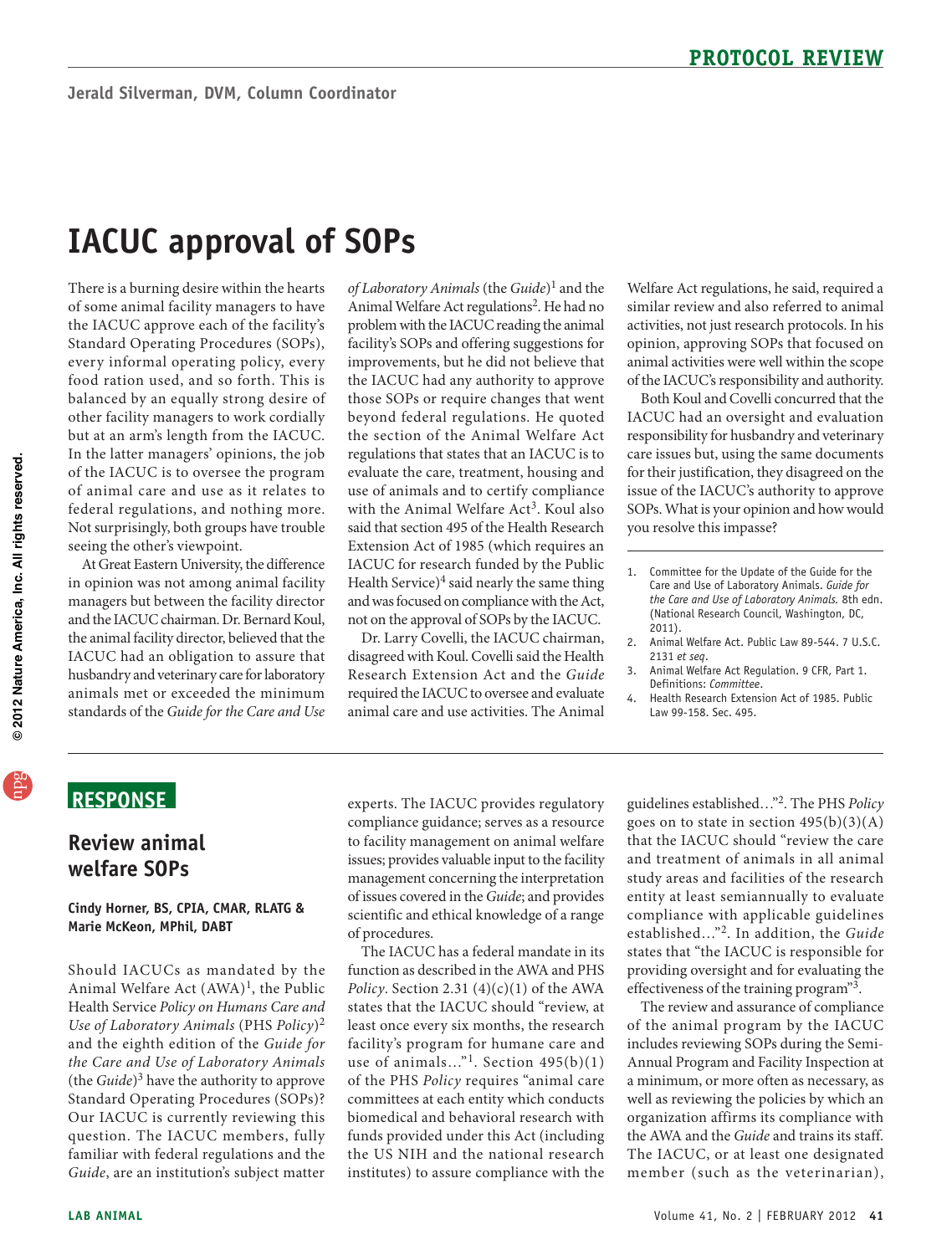operations (such as cagewash and autoclave should be involved in reviewing any SOPs involving euthanasia, animal welfare (such as housing, humane endpoints, blood collection, dosing, handling and restraint), health and safety, facilities (such as environmental and HVAC parameters) and operations), areas that are required as part of an animal welfare program.

The *Guide* states twice that the IACUC should approve methods of euthanasia<sup>3</sup>.

To resolve this issue, the IACUC should develop an internal position statement endorsed by the Institutional Official regarding policy and SOP review and approval for the elements of the animal welfare program.

- 1. Animal Welfare Act. Public Law 89-544. 7 U.S.C. 2131 *et seq*.
- 2. Public Health Service. *Policy on Humane Care and Use of Laboratory Animals* (US Department of Health and Human Services, Washington, DC, 1986, amended 2002).
- 3. Committee for the Update of the Guide for the Care and Use of Laboratory Animals. *Guide for the Care and Use of Laboratory Animals.* 8th edn. (National Research Council, Washington, DC, 2011).

*Horner is IACUC Chair and McKeon is Study Director at BioReliance Corporation, Rockville, MD.* 

# **ReSponSe**

# **Self-control and institutional culture**

#### **Mario C. Rodriguez, DVM, MS**

 and regulate its animal care and use program of federal guidelines and regulations, Both the Animal Welfare Act (AWA) and its policies<sup>1</sup> and the eighth edition of the *Guide for the Care and Use of Laboratory Animals*  (the *Guide*)2 have the inherent intention for an animal research institution to self-govern (Program). An IACUC is, within the scope required to create its own regulations, the Program's regulations. The extent of this selfregulation is determined by the committee, its members and the Institutional Official.

 Operating Procedures (SOPs) in the animal The IACUC, as per AWA and the *Guide*, is not required to approve Standard facility. In this respect, Koul's opinion is right. But the IACUC can approve SOPs, if

it decides that this task is part of its duty as the overseer of the Program.

 *Guide* defines the Program as "the activities conducted by and at an institution that Covelli is correct that the IACUC is responsible for overseeing not just research protocols but the whole Program. The have a direct impact on the well-being of animals…"2. Animal husbandry and any SOPs detailing animal care and management are part of the Program and thus within the scope and responsibilities of the IACUC.

 IACUC has the authority to create a policy is right, as long as he has the committee's support. Covelli cannot unilaterally decide Given the previous information, the requiring committee approval of any SOP in the animal facility. Koul is wrong and Covelli that the IACUC is required to approve the SOPs; the whole committee should approve such a policy. It is also true that the IACUC will not be held accountable by regulatory entities such as USDA, OLAW or AAALAC International for approving any SOPs; it is not a written regulation.

 On the other hand, I feel it is important organizational 'culture' that emphasizes hand with trusting their hiring process and welfare at risk, because of the bureaucracy that this happens; a facility manager, accommodate an unforeseen situation. for animal research facilities to have an animal care and welfare; this goes hand in the animal care professionals they hired. A self-created policy that requires the IACUC to review all facility SOPs before implementation could put animal care and and time involved with IACUC approval of a modification to an SOP. We know veterinarian or other staff member might make decisions that deviate from SOPs in order to assure animal welfare or There must be a process to allow for such short-term decisions.

 rather than trying to comply with it. This issue plagues larger organizations, resulting The NIH looked into this matter some time ago, concluding that if regulations become excessive, the work culture may change to circumvent the spirit of the law in less compliance with increased regulation.

 inspections (adding reports and complaints Finally, IACUCs are required to inspect their facilities and review their Program Description at least twice per year; these

 opportunities for the committees to identify from users or care staff) are very good adverse situations and reevaluate how things are done, thus triggering SOP reevaluations.

2. Committee for the Update of the Guide for the Care and Use of Laboratory Animals. *Guide for the Care and Use of Laboratory Animals.* 8th edn. (National Research Council, Washington, DC, 2011).

*Rodriguez is Attending Veterinarian - Comparative Medicine Division and Assistant Professor Department of Physiological Sciences at Eastern Virginia Medical School, Norfolk, VA.* 

# **ReSponSe**

### **Does approval add value?**

#### **Sai Tummala, DVM, MS, DACLAM, CpIA**

 regulations regarding IACUC approval disagree about the practical implementation the IACUC to ensure delivery of quality semiannual review or by periodic evaluation of the program. The performance outcome against the benchmarks for the quality standard metric for IACUC to evaluate the performance in delivery of quality compromised, then the IACUC requirement for prior approval of or recommendation of In this scenario, Covelli should evaluate The impasse at Great Eastern University stems from different interpretations of the for all animal facility Standard Operating Procedures (SOPs). Covelli and Koul of the regulations but share their intent for animal care, regardless of the approval process for SOPs. The quality of animal care and welfare could be best assessed and evaluated by the IACUC either by of animal facility operations, as measured of care and animal welfare, should be the SOPs and recommend any changes. When animal care and regulatory compliance is not changes to the facility SOPs is unwarranted. the program's quality of animal care to determine whether changes to any SOPs are needed; he should not just request prior approval without metrics, which may not add value to the process.

 performance standard for the effectiveness There is great advantage in using benchmarks for quality of animal care as the

<sup>1.</sup> Animal Welfare Act. Public Law 89-544. 7 U.S.C. 2131 *et seq*.